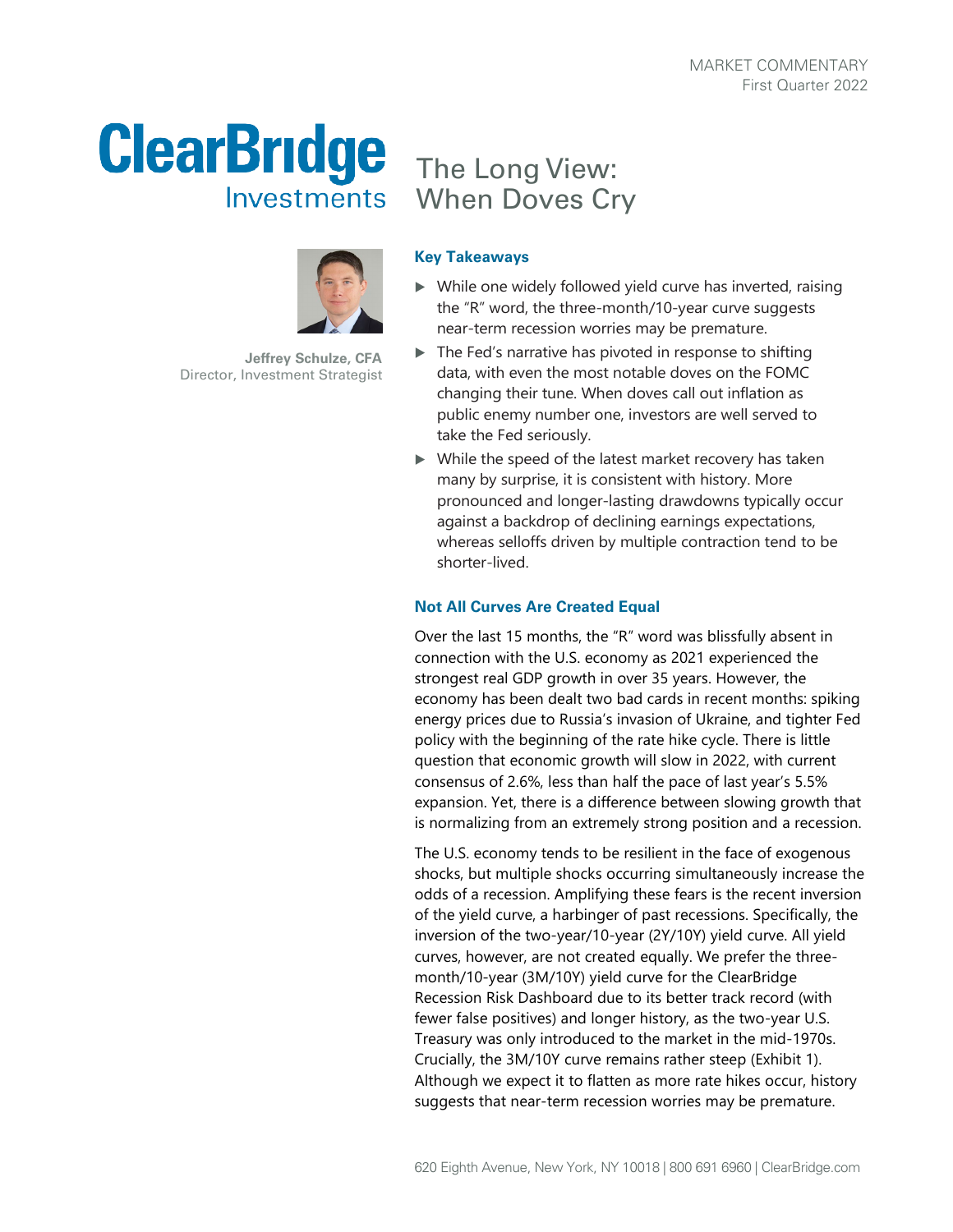

Exhibit 1: 3M/10Y Yield Curve Not Flashing Recession

Data as of March 31, 2022. Source: FactSet.

The yield curve inversion itself doesn't directly affect the economy. Rather, it's typically a sign of overly tight monetary policy that has become restrictive enough to negatively impact economic growth, necessitating rate cuts to undo some of the damage. Put differently, an investor would only buy a longer -term (duration) bond at a lower yield if they expected short -term yields to drop, i.e. for the Fed to cut rates. This is partly why the 3M/10Y yield curve may more accurately depict when the Fed is approaching a policy error, as the 3M is more closely linked to the federal funds rate whereas the 2Y Treasury is pricing an estimate of Fed policy over a longer period that may or may not be the reality. Critically, the 3M/10Y remains at levels historically consistent with an above -average return environment. <sup>1968</sup> 1982 1992 1984 1982 1984 2992 1996 2000 2004 2008 2012 2016 2008<br>
<sup>19</sup> Recession <sup>19</sup> Pred Curve Spreed<br> **The yield curve inversion itself doesn't directly affect the<br>
economy. Rather, it's typically a sign of overl** 

Another common refrain is "every recession has been preceded by an oil spike." As we know, correlation does not equal causation, meaning that just because on event has historically proceeded another does not mean the first event was the cause of the second. It is true that energy prices have spiked to levels consistent with shocks seen ahead of past recessions. However, the U.S. consumer is far more resilient to oil price shocks today compared to history. For example, median incomes are 26% higher today than the last time oil prices were nearly triple-digits (2011 -2014) and average automobile fuel efficiency has improved by 7% according to the Department of Transportation, a topic explored in [last month's blog](https://www.clearbridge.com/blogs/2022/aor-update-resilience-in-wartime) .

Perhaps even more importantly, the context around when an oil price shock occurs is crucial in terms of economic outcome. Going back to 1970, there have been the same number of examples of a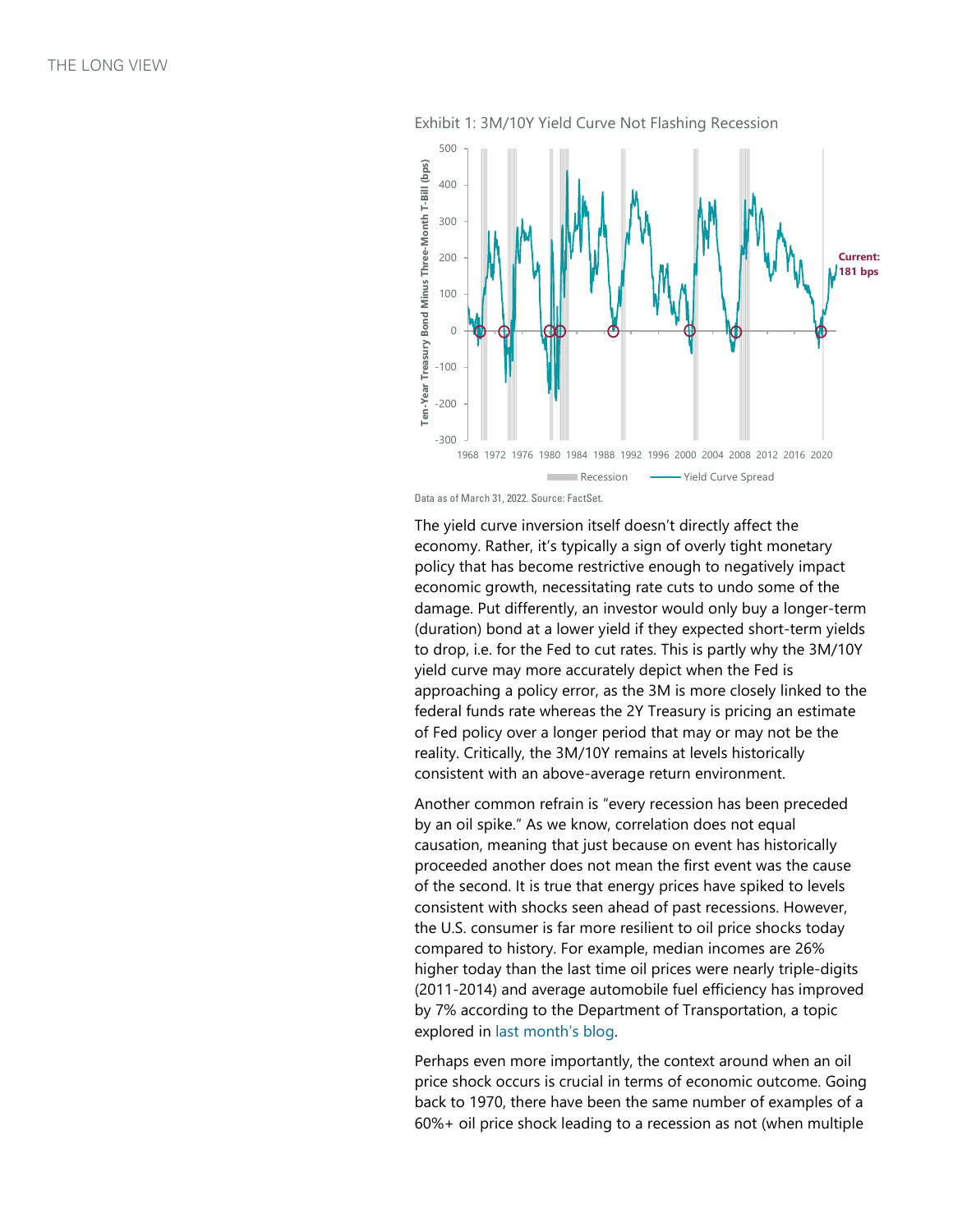spikes in short periods of time are consolidated). In cross referencing these periods with the ClearBridge Recession Risk Dashboard (Exhibit 2), the starting position of the dashboard can prove to be an important clue as to the economy's fate. Oil price shocks that occurred amid frail economic backdrops (majority red/yellow indicators and red overall signal) always progressed into recessions, whereas five out of six shocks that occurred amid stronger backdrops (majority green indicators and green overall signal) did not.

Exhibit 2: Dashboard Determines Economy's Fate



Note: Oil price is Arabian Gulf Arab Light prior to April 1993, and West Texas Intermediate from April 1993 –present. Data as of Feb. 1. 2022, latest available as of March 31, 2022. Oil price sources: Bloomberg, Federal Reserve Bank of St. Louis, Economic Research Division, NYMEX. Recession Dashboard Sources: BLS, Federal Reserve, Census Bureau, ISM, BEA, American Chemistry Council, American Trucking Association, Conference Board, Bloomberg, S&P, NBER. The ClearBridge Recession Risk Dashboard was created in January 2016. References to the signals it would have sent in the years prior to January 2016 are based on how the underlying data was reflected in the component indicators at the time.

Given today's healthy economy, with the majority of indicators and overall signal flashing green, we view the chances of the oil price shock tipping the economy into recession to be relatively low. This month there are no signal changes on the dashboard. While credit spreads widened substantially in early March, they narrowed in the back half of the month and remain in green territory.

A final worry is a less supportive Fed, with the rate hike cycle underway and balance sheet reduction (QT) likely in the coming months. The Fed has more than once sparked recession through overdone policy tightness. These fears are at the fore with the Fed fully focused on the inflation side of its dual mandate. Over the past few months, the Fed's narrative has sharply pivoted in response to incoming data, with some of the most notable doves such as Neel Kashkari and Mary Daly changing their tune and advocating a greater emphasis on price stability. When doves cry,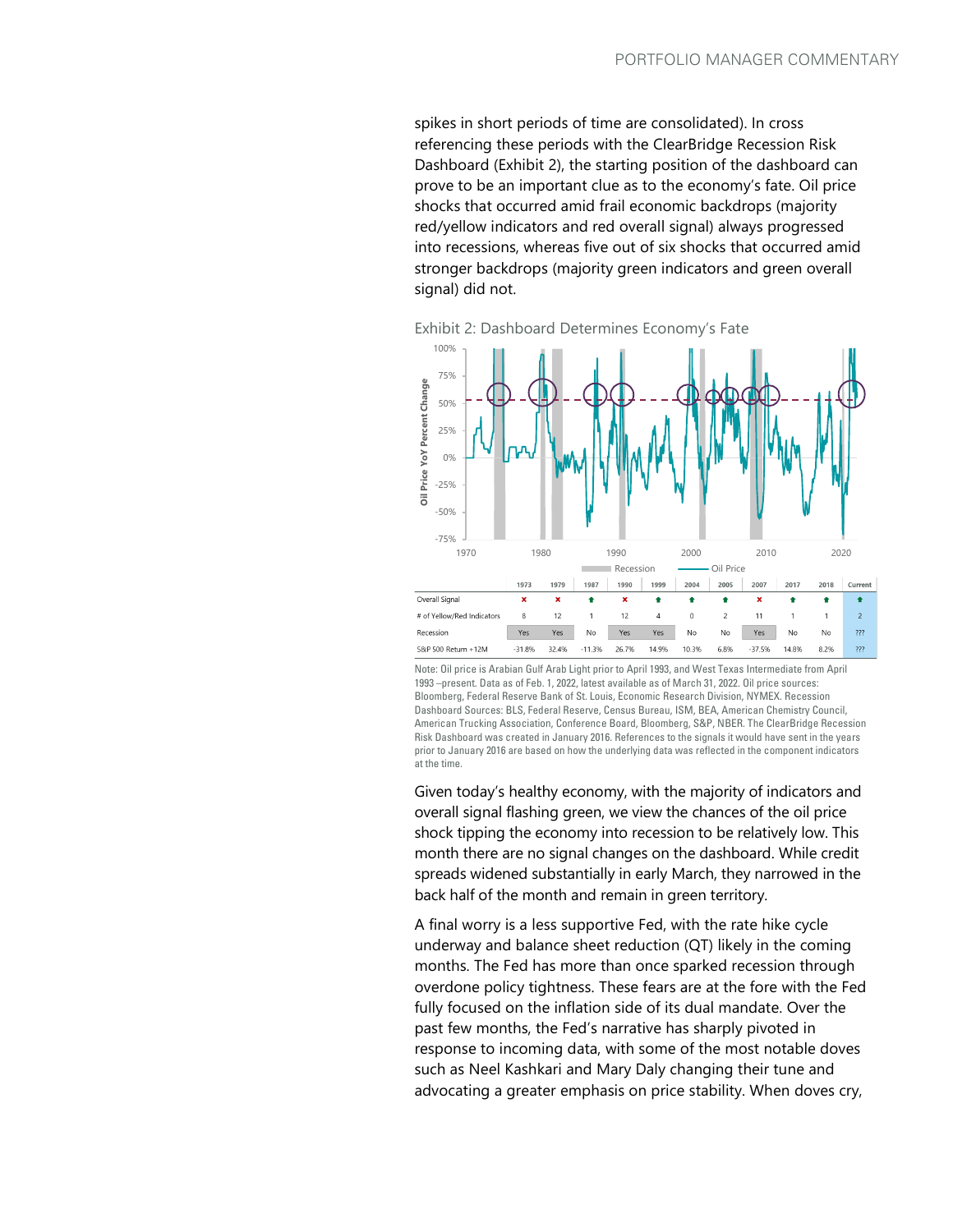naming inflation public enemy number one, investors are well served to take the Fed seriously.

|                       | March 31, 2022     | Dec. 31, 2021                 | Sept. 30, 2021 |
|-----------------------|--------------------|-------------------------------|----------------|
|                       |                    |                               |                |
| Housing Permits       |                    |                               |                |
| Job Sentiment         |                    |                               |                |
| Jobless Claims        |                    |                               |                |
| Retail Sales          |                    |                               |                |
| Wage Growth           |                    | x                             |                |
| Commodities           |                    |                               |                |
| ISM New Orders        |                    |                               |                |
| Profit Margins        |                    |                               |                |
| Truck Shipments       |                    |                               |                |
| Credit Spreads        |                    |                               |                |
| Money Supply          |                    |                               |                |
| Yield Curve           |                    |                               |                |
| <b>Overall Signal</b> |                    |                               |                |
|                       | <b>t</b> Expansion | Caution<br><b>*</b> Recession |                |

Exhibit 3: ClearBridge Recession Risk Dashboard

Data as of March 31, 2022. Source: BLS, Federal Reserve, Census Bureau, ISM, BEA, American Chemistry Council, American Trucking Association, Conference Board, and Bloomberg. The ClearBridge Recession Risk Dashboard was created in January 2016. References to the signals it would have sent in the years prior to January 2016 are based on how the underlying data was reflected in the component indicators at the time.

This brings up an important development market participants will have to grapple with for the rest of this cycle, that the so-called "Fed put" will likely be replaced by the "Fed call." The situation today is appreciably different compared to the last cycle when inflation, economic growth, and unemployment were anemic. In that environment, any sustained pressure on financial markets could have easily pushed the economy into a recession, meaning that the Fed needed to keep financial conditions accommodative – hence, the Fed put.

The current environment doesn't necessitate keeping the training wheels on, with above-trend economic growth, hot inflation, and a tight labor market. Last month, Fed Chair Jay Powell reiterated his view that monetary policy is transmitted via financial conditions, meaning a tighter policy stance to combat high inflation should also lead to wider credit spreads, higher interest rates and lower equity prices. Although the FOMC has turned decisively more hawkish with markets pricing in over nine hikes in 2022 (compared to only one hike six months ago), financial markets have recently rallied, somewhat loosening financial conditions (Exhibit 4), the opposite of what the Fed desires.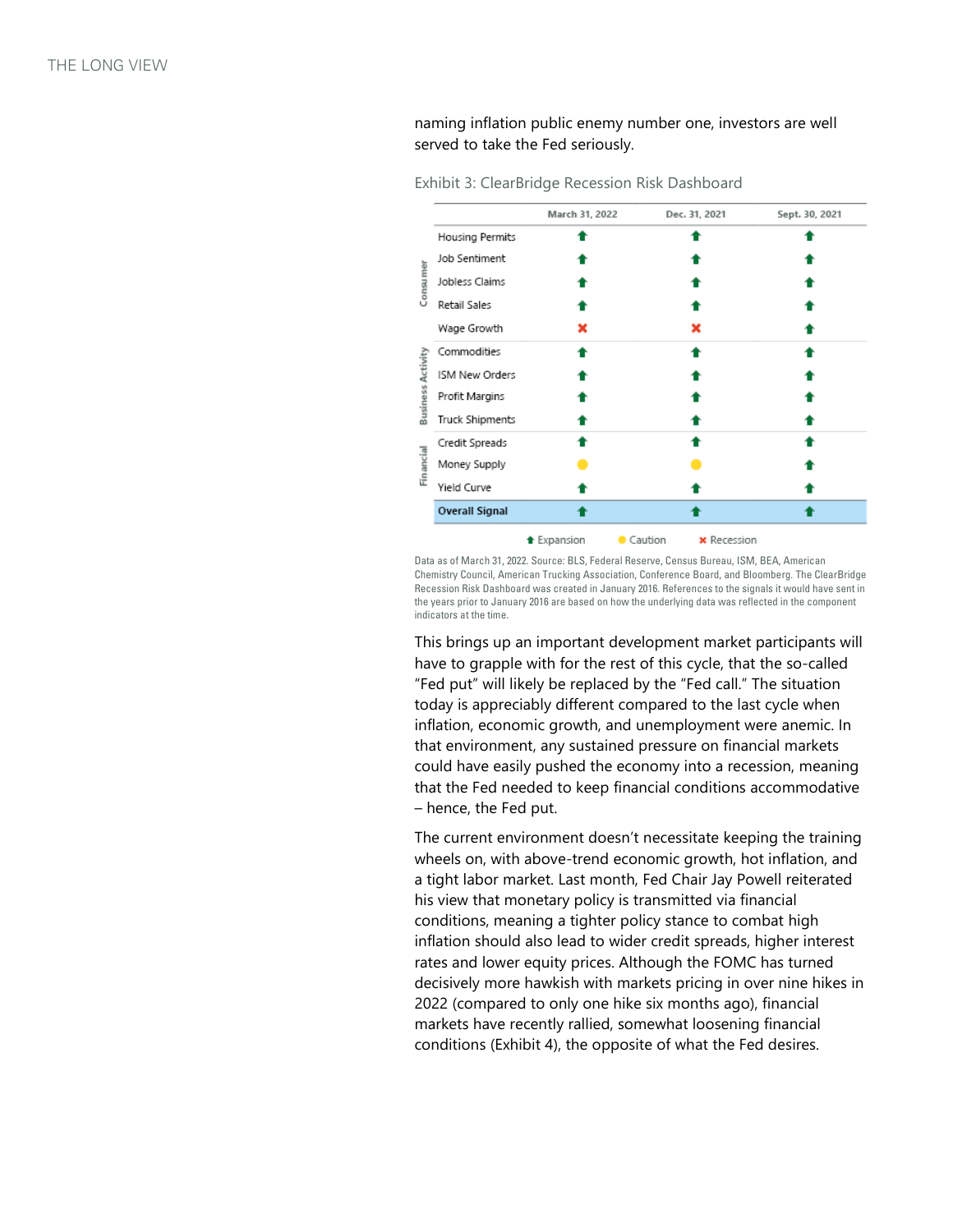![](_page_4_Figure_1.jpeg)

Exhibit 4: Financial Conditions

Consequently, the birth of the Fed call may be upon us wherein the Fed tries to cool the economy by adopting a more aggressive policy stance given low near-term recession risks. In contrast to tighter monetary conditions driving the Fed to back off in the past, the current environment may give way to not-tight-enough monetary conditions and further tightening in the coming months. This means that a market correction is unlikely to lead to a shift in Fed policy, as was the case in 2015 and 2018, as a moderate correction is likely to help the Fed achieve its aims in the current environment. Furthermore, if the market continues to rally, it could embolden the Fed to tighten even more aggressively, hence the Fed call. While nine-plus rate hikes in less than a year seems abrupt, from a historical perspective it is less jarring and in-line with the average first year seen in past tightening cycles as shown in Exhibit 5.

Perhaps the key question for the sustainability of the economic recovery in the face of a more hawkish Fed, an oil price shock, and the yield curve inversion lies with the U.S. consumer. Sentiment is near extremely pessimistic levels, with the University of Michigan consumer sentiment survey substantially below the lows from the COVID-19 recession and only modestly better than the worst readings seen during the Global Financial Crisis (GFC). While this survey is known to have methodological issues, one-third of respondents expect their overall financial position to deteriorate in the year ahead.

Data as of March 31, 2022. Source: Goldman Sachs and Bloomberg.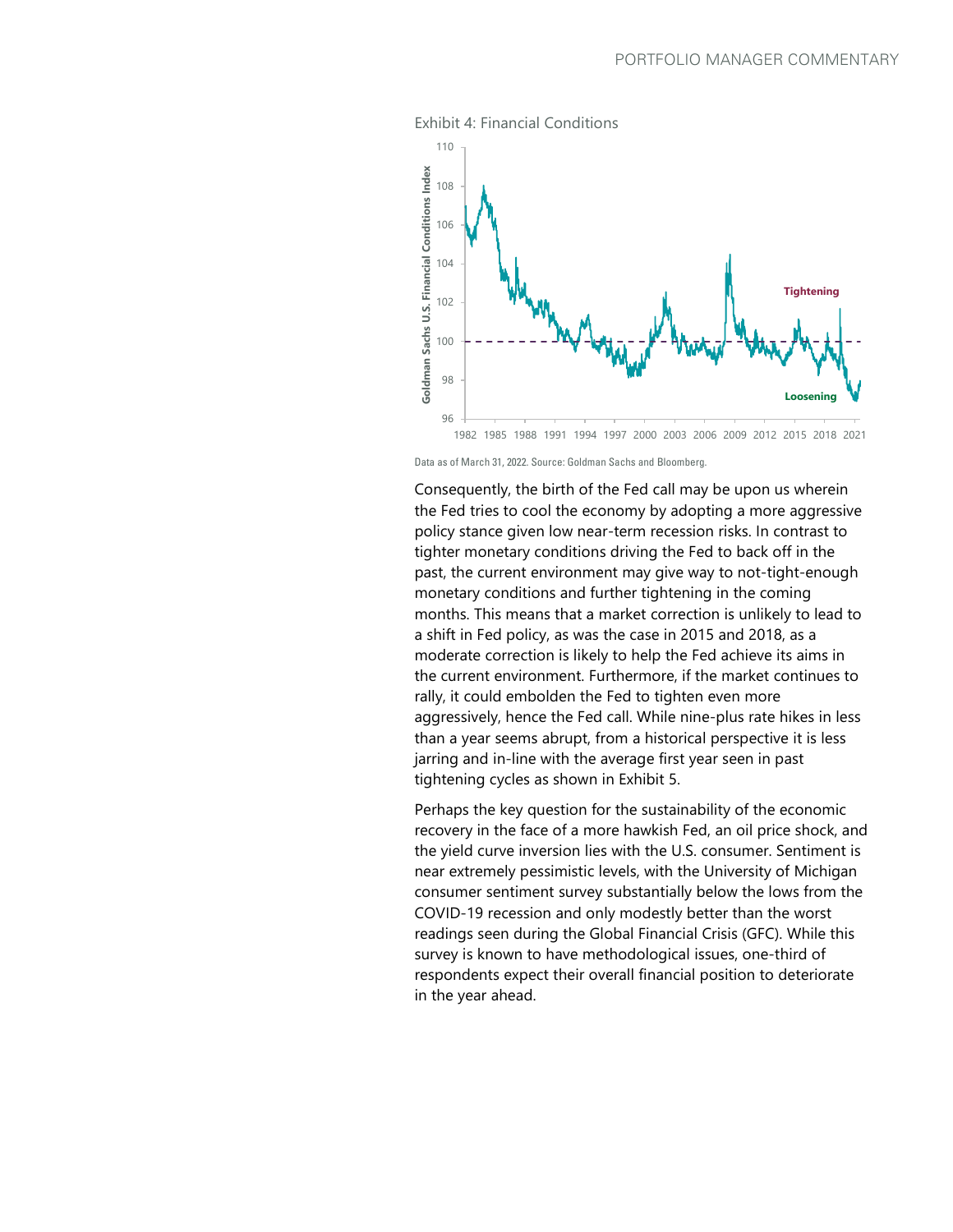| Exhibit 5: Is This Cycle Special? |  |  |  |
|-----------------------------------|--|--|--|

| <b>Hiking Cycle Timing</b> |            |                | Fed Funds Rate (%) |                |                 |                         | <b>Next Recession</b> |        |
|----------------------------|------------|----------------|--------------------|----------------|-----------------|-------------------------|-----------------------|--------|
| Start                      | End        | Months         | Starting<br>Rate   | Ending<br>Rate | Total<br>Change | Change in<br>First Year | <b>Start Date</b>     | Months |
| Jun. 1955                  | Sept. 1957 | 27             | 1.5                | 3.5            | 2.0             | 1.3                     | Sept. 1957            | 27     |
| Aug. 1958                  | Oct. 1959  | 14             | 0.5                | 4.0            | 3.5             | 3.0                     | May. 1960             | 21     |
| Aug. 1963                  | Jul. 1969  | 71             | 3.0                | 9.0            | 6.0             | 0.5                     | Jan. 1970             | 77     |
| Mar. 1972*                 | May 1974   | 26             | 3.5                | 13.0           | 9.5             | 3.3                     | Dec. 1973             | 21     |
| Dec. 1976*                 | Feb. 1980  | 39             | 4.8                | 20.0           | 15.3            | 1.8                     | Feb. 1980             | 38     |
| Aug. 1980                  | Dec. 1980  | $\overline{4}$ | 9.5                | 20.0           | 10.5            | 10.0                    | Aug. 1981             | 12     |
| May 1983*                  | Aug. 1984  | 16             | 8.5                | 11.8           | 3.3             | 2.0                     | Aug. 1990             | 87     |
| Dec. 1986                  | Sept. 1987 | 9              | 5.9                | 7.3            | 1.4             | 1.4                     | Aug. 1990             | 44     |
| Mar. 1988                  | Feb. 1989  | 11             | 6.5                | 9.8            | 3.3             | 3.3                     | Aug. 1990             | 28     |
| Feb. 1994                  | Feb. 1955  | 12             | 3.0                | 6.0            | 3.0             | 3.0                     | Apr. 2001             | 86     |
| Jun. 1999                  | May 2000   | 11             | 4.8                | 6.5            | 1.8             | 1.8                     | Apr. 2001             | 21     |
| Jun. 2004                  | Jun. 2006  | 24             | 1.0                | 5.3            | 4.3             | 2.3                     | Jan. 2008             | 42     |
| Dec. 2015                  | Dec. 2018  | 36             | 0.3                | 2.5            | 2.3             | 0.5                     | Mar. 2020             | 51     |
| Average                    |            | 23             | 4.1                | 9.1            | 5.1             | 2.6                     |                       | 43     |
|                            |            |                |                    |                |                 |                         |                       |        |
| Mar. 2022                  | ???        | ???            | 0.3                | ???            | ???             | $2.5**$                 | ???                   | ???    |

**U.S. Hiking Cycle Summary Statistics**

\*Rates shown for these dates are the rates as of the last hike within the first year and not the rate one year after the first hike of the cycle.

\*\*Change in first year Fed Funds Rate implied by Fed Fund Futures.

Data as of March 31, 2022. Source: Bloomberg.

Inflation appears to be the primary worry for most consumers rather than the health of the labor market, a shift relative to the past four decades. However, there is an important distinction between being worried and disliking higher prices and not being able to afford something, which would be far more concerning as a recession risk. Despite the fear, the U.S. consumer is arguably in the best financial shape of their lives with robust compensation gains and healthy balance sheets.

Up until COVID-19, every recent Fed tightening cycle had kicked off with U.S. consumers being more indebted than at the start of the prior hike cycle. This is no longer true, with aggregate consumer debt amounting to just 77% of GDP, well below the 100% seen in 2008. Household net worth jumped by \$5.3 trillion in just the fourth quarter of 2021, bringing the full-year increase to \$18.9 trillion or 14% YoY. To put this in perspective, a \$1 increase in the price of gasoline for a full year costs households an estimated \$140 billion or less than 1% of last year's increase in household net worth, according to Bank of America. While not every household participated equally in the increase in net worth, data suggests that even the lower deciles have seen an increase which should help buffer the drag from higher prices.

Furthermore, households are willing to use the cash they accumulated during the pandemic to sustain spending. The saving rate declined to 6.1% in January, the lowest since 2013. Accumulated savings will be a key shock absorber and, with a positive savings rate, aggregate consumers are still saving even in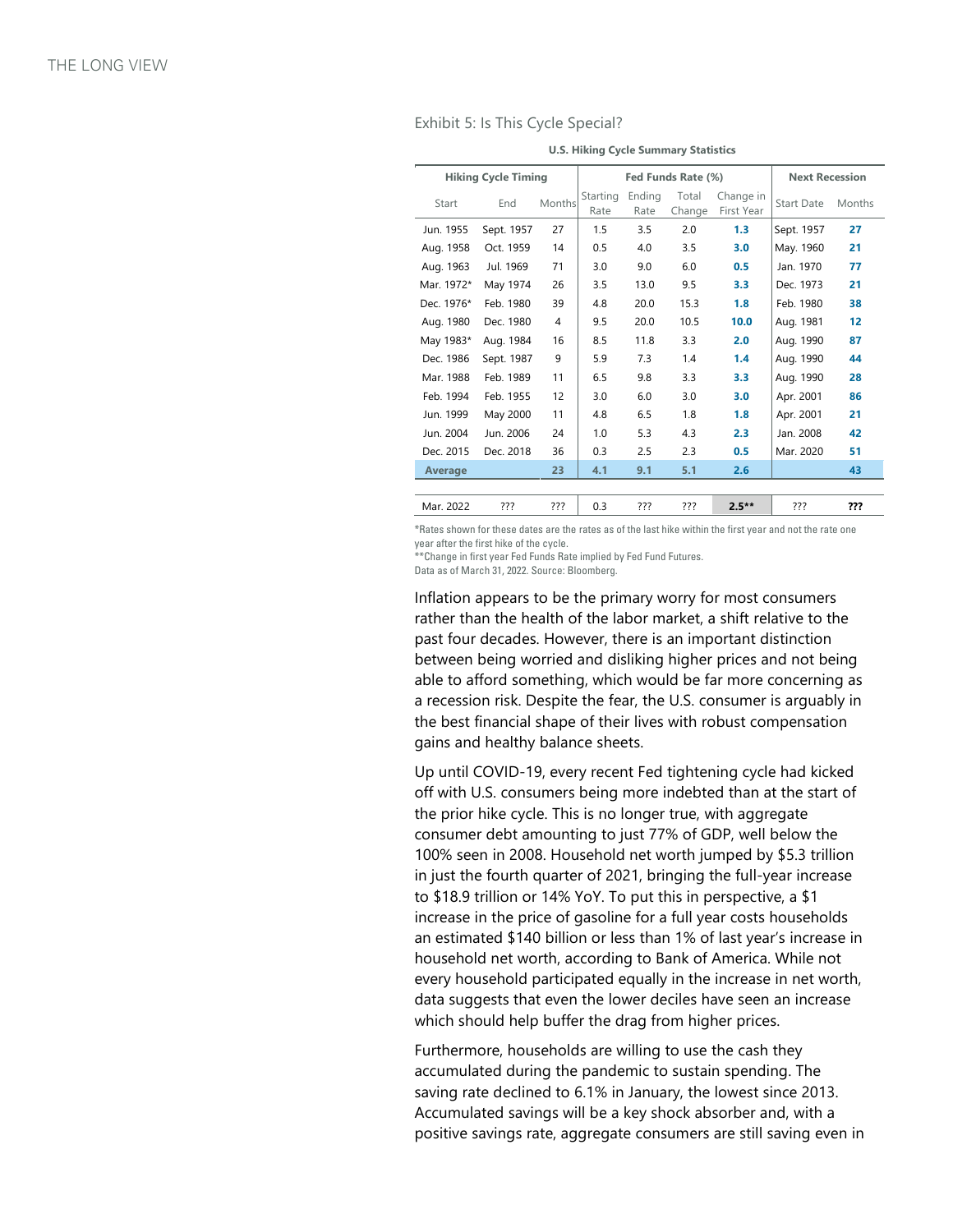the face of higher inflation (Exhibit 6). Given these dynamics, for potentially the first time in history, consumers are experiencing an "irrational lack of exuberance" given the wealth accumulation and wage gains seen in the post-pandemic era.

![](_page_6_Figure_2.jpeg)

Exhibit 6: Personal Savings Rate

\*Personal saving as a percentage of disposable personal income (DPI), frequently referred to as the "personal saving rate," is calculated as the ratio of personal saving to DPI. Personal saving is equal to personal income less personal outlays and personal taxes. Data as of Jan. 31, 2022. Source: U.S. Bureau of Economic Analysis, Federal Reserve Bank of St. Louis.

The current backdrop is very different than past cycles and provides reason for optimism regarding the resilience of the economy in the face of multiple shocks. While there is less of a buffer against additional shocks, the cushion provided by healthy consumers and businesses should allow this expansion to extend further. We continue to believe that 2022 will be [The Year of](https://www.clearbridge.com/perspectives/commentaries/2021/4q/the-long-view-4q2021)  [Transition](https://www.clearbridge.com/perspectives/commentaries/2021/4q/the-long-view-4q2021) with the shifting policy and earnings landscape leading to a more volatile equity market than in the early stages of the economic recovery. This began to play out in the first quarter, amplified by the Russian invasion of Ukraine. The subsequent speed of the market recovery has taken many by surprise but may be consistent with history.

More pronounced and longer-lasting drawdowns typically occur against a backdrop of declining earnings expectations, whereas selloffs driven solely by multiple contraction tend to be shorterlived (Exhibit 7). S&P 500 Index earnings have remained resilient against the macro and geopolitical headwinds experienced so far, helping to support the market. The sustainability of this dynamic should ultimately dictate the duration and magnitude of the current drawdown, along with the timeframe for a full recovery back to the prior highs.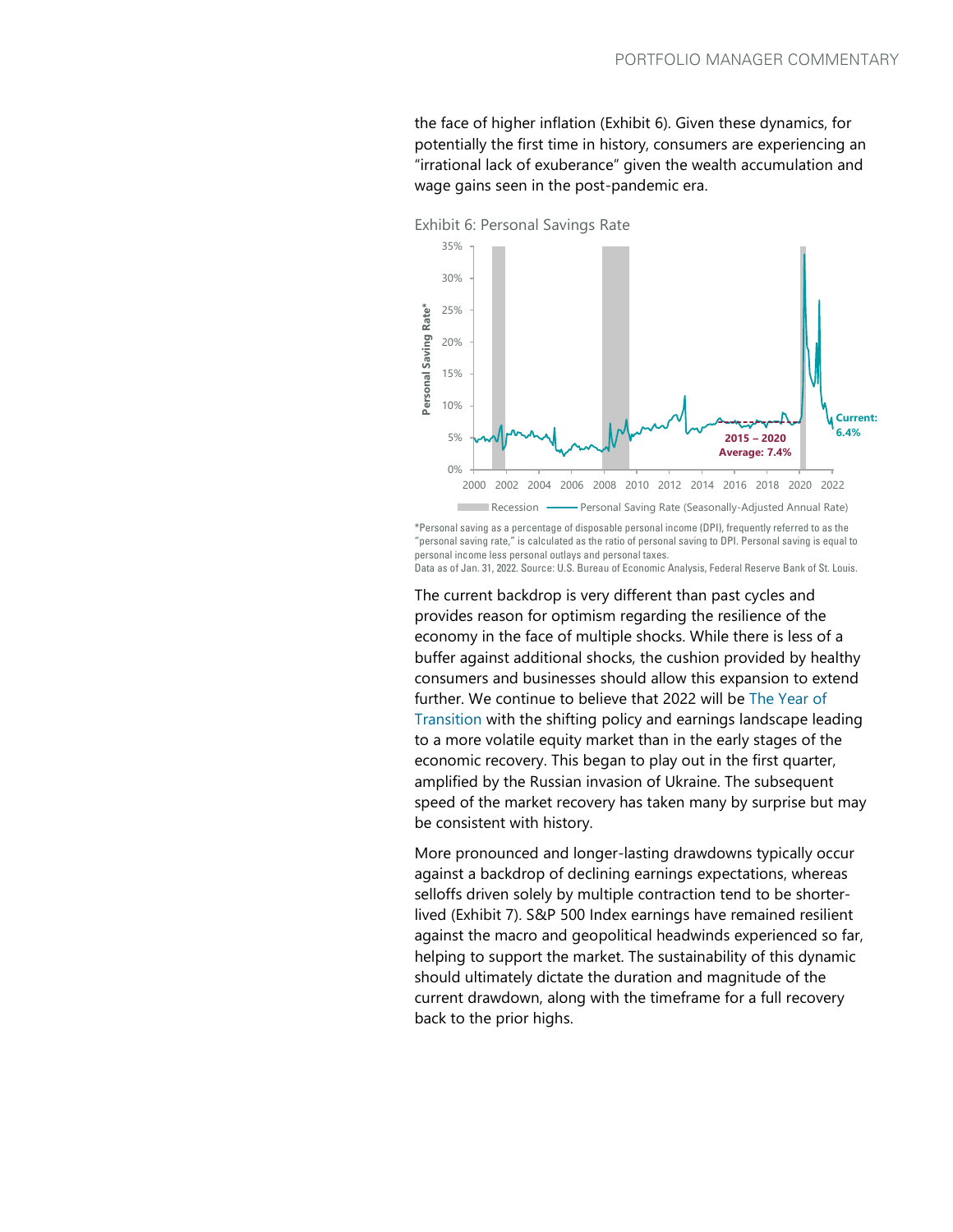Exhibit 7: EPS vs. P/E Selloffs

| S&P 500<br>Peak     | # of Days<br>to Trough | % Decline | <b>EPS</b> | P/E<br>Contribution Contribution to Recovery | # of Days | Recession?     | Type of<br>Selloff |
|---------------------|------------------------|-----------|------------|----------------------------------------------|-----------|----------------|--------------------|
| Oct. 1997           | 20                     | $-10.8$   | 0.2        | $-11.0$                                      | 39        | No.            | P/E                |
| <b>July 1998</b>    | 45                     | $-19.3$   | 0.2        | $-19.5$                                      | 84        | No.            | P/E                |
| <b>July 1999</b>    | 88                     | $-11.4$   | 2.6        | $-13.6$                                      | 32        | No.            | P/E                |
| Mar. 2000           | 929                    | $-49.1$   | $-8.9$     | $-44.2$                                      | 1694      | Yes            | <b>EPS</b>         |
| Oct. 2007           | 517                    | $-56.8$   | $-36.6$    | $-31.9$                                      | 1480      | Yes            | <b>EPS</b>         |
| April 2010          | 70                     | $-16.0$   | 4.4        | $-19.5$                                      | 125       | N <sub>o</sub> | P/E                |
| April 2011          | 157                    | $-19.4$   | 3.1        | $-21.8$                                      | 144       | No.            | P/E                |
| May 2015            | 96                     | $-12.4$   | 1.0        | $-13.2$                                      | 321       | <b>No</b>      | P/E                |
| Nov. 2015           | 100                    | $-13.3$   | $-2.2$     | $-11.3$                                      | 117       | N <sub>o</sub> | <b>EPS</b>         |
| Jan. 2018           | 13                     | $-10.2$   | 2.3        | $-12.2$                                      | 197       | N <sub>o</sub> | P/E                |
| Sept. 2018          | 95                     | $-19.8$   | 0.0        | $-19.8$                                      | 120       | No.            | P/E                |
| Feb. 2020           | 33                     | $-33.9$   | $-4.3$     | $-30.9$                                      | 148       | Yes            | <b>EPS</b>         |
| Average:            | 180                    | $-22.7$   | $-3.2$     | $-20.7$                                      | 375       | 25%            | $-$                |
| <b>Average EPS:</b> | 395                    | $-38.3$   | $-13.0$    | $-29.6$                                      | 860       | 75%            | <b>EPS</b>         |
| <b>Average P/E:</b> | 73                     | $-14.9$   | 1.7        | $-16.3$                                      | 133       | 0%             | P/E                |
|                     |                        |           |            |                                              |           |                |                    |
| Feb. 2022           | 63                     | $-13.0$   | 2.8        | $-15.4$                                      | ???       | ???            | ???                |

Note: EPS and P/E contribution does not add to % decline; contribution math is multiplicative. Source: NBER, S&P, FactSet.

While bulls may feel vindicated after the last three weeks, the market may need some additional time to digest the robust gains from the March 2020 lows, and the period of choppiness may not yet be over. The current bull market celebrated its second birthday last month and its returns from the recessionary lows have been truly special. Compared with all rolling two-year periods going back to 1950, the current stretch is the best twoyear run the market has seen over the timeframe (Exhibit 8). However, history suggests that on the heels of a strong two-year rally, the third year tends to see a period of consolidation and more modest gains.

Exhibit 8: Time to Digest Early Gains

![](_page_7_Figure_6.jpeg)